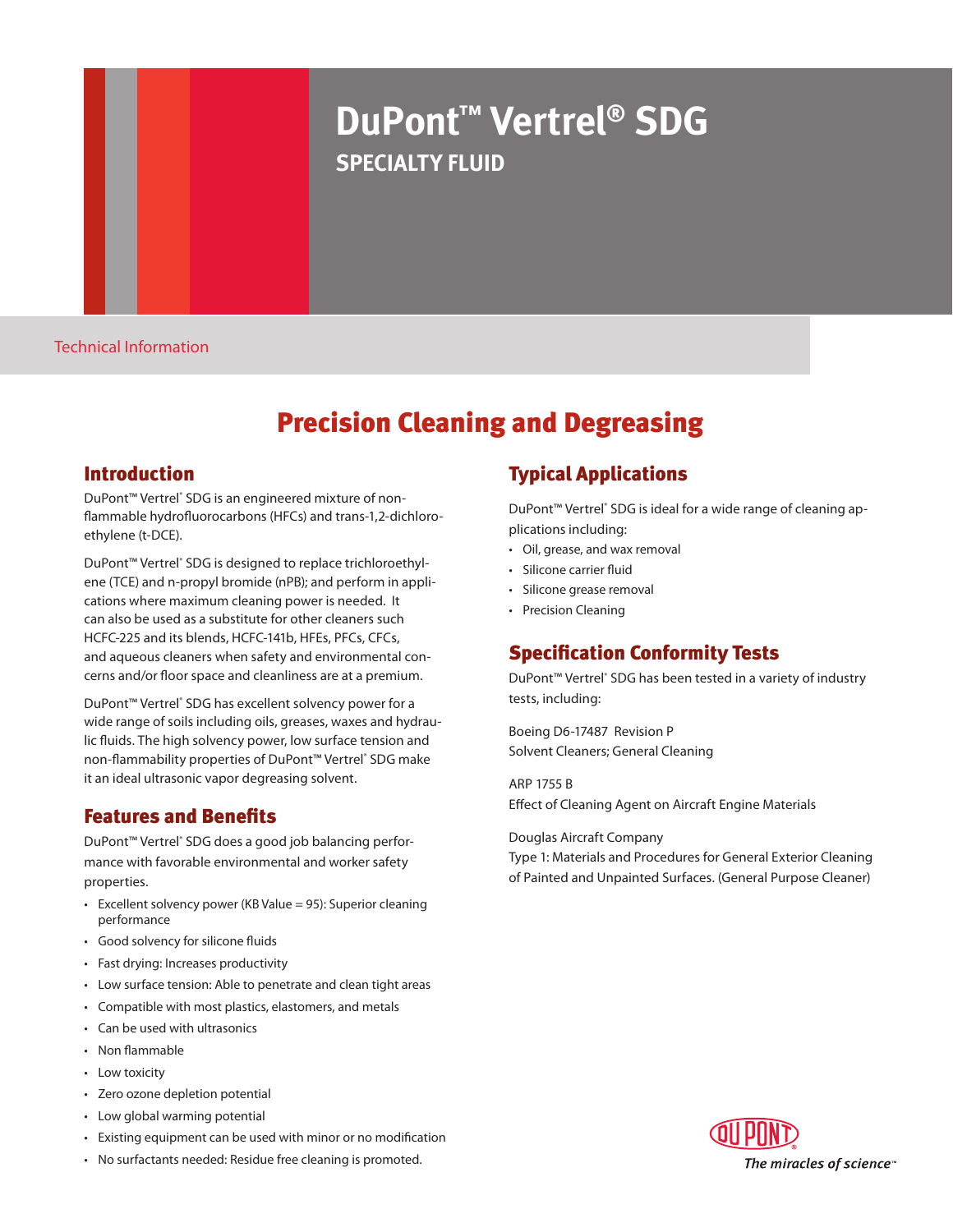## Environmental

DuPont<sup>™</sup> Vertrel<sup>®</sup> SDG has "zero" ozone depletion potential and low global warming potential. See table below for various environmental properties of Vertrel<sup>®</sup> SDG. Vertrel<sup>®</sup> SDG is accepted by the US Environmental Protection Agency under the Significant New Alternatives Policy (SNAP) program as a substitute for ozone-depleting substances (solvent category). It is not SNAP approved for aerosol packages.

| <b>Environmental Property</b>             | DuPont™<br>Vertrel <sup>®</sup> SDG |
|-------------------------------------------|-------------------------------------|
| Ozone-Depletion Potential (ODP)           | $\Omega$                            |
| Global Warming Potential (GWP/100yr ITH)* | 148                                 |
| Volatile Organic Compounds (VOC, q/liter) | 1150                                |

\* based on IPCC Second Assessment Report values

All components are listed in the TSCA inventory. Refer to the MSDS for regulatory information.

| Table1                                                  |                                                 |                                |                                                      |                     |                                               |                      |                       |
|---------------------------------------------------------|-------------------------------------------------|--------------------------------|------------------------------------------------------|---------------------|-----------------------------------------------|----------------------|-----------------------|
| <b>Physical Properties</b>                              |                                                 |                                |                                                      |                     |                                               |                      |                       |
| Property                                                | DuPont <sup>™</sup><br>Vertrel <sup>®</sup> SDG | <b>HCFC-225</b><br>$ca$ / $cb$ | Novec™<br>HFE-72DE                                   | <b>TCE</b>          | nPB                                           | CFC-113              | HCFC-141b             |
| Boiling Point, °C                                       | 43                                              | 54                             | 43                                                   | 87                  | 71                                            | 48                   | 32                    |
| $\overline{F}$                                          | 109                                             | 129                            | 109                                                  | 189                 | 160                                           | 118                  | 90                    |
| Freezing Point, °C<br>$\circ$ F                         | $<-50$<br>$<-58$                                | $-131$<br>$-204$               | $\overline{\phantom{0}}$                             | $-86$<br>$-123$     | $<-76$<br>$<-105$                             | $-35$<br>$-31$       | $-103.5$<br>$-154.3$  |
| Liquid Density at 25°C (77°F)<br>kg/liter<br>lb/gal     | 1.29<br>10.8                                    | 1.55<br>12.9                   | 1.28<br>10.7                                         | 1.46<br>12.15       | 1.35<br>11.26                                 | 1.56<br>13.06        | 1.23<br>10.26         |
| Surface Tension at 25°C (77°F)<br>N/m<br>dyn/cm         | 0.0212<br>21.2                                  | 0.0162<br>16.2                 | 0.019<br>19.0                                        | 0.0323<br>32.3      | 0.0259<br>25.9                                | 0.1073<br>17.3       | 0.0193<br>19.3        |
| Viscosity at 25°C (77°F), cPs                           | 0.59                                            | 0.59                           | 0.45                                                 | 0.54                | 0.49                                          | 0.47                 | 0.43                  |
| Vapor Pressure at 25°C (77°F)<br>kPa<br>atm<br>psia     | 51.7<br>0.51<br>7.5                             | 38.5<br>0.38<br>5.6            | 46.6<br>0.46<br>6.8                                  | 9.9<br>0.099<br>1.4 | 20.3<br>0.20<br>2.9                           | 44.5<br>0.44<br>6.46 | 76.9<br>0.75<br>11.15 |
| Heat of Vaporization at boiling point<br>kJ/kg<br>cal/q | 283<br>67.1                                     | 146<br>35                      | 219<br>52                                            | 237.9<br>56         | 248.0<br>58.8                                 | 148<br>35            | 225<br>53.2           |
| Heat Capacity at 25°C (77°F)<br>kJ/kg.°C<br>BTU/lb.°F   | 1.12<br>0.27                                    | 1.2<br>0.29                    | $\overline{\phantom{0}}$<br>$\overline{\phantom{m}}$ | 0.87<br>0.21        | $\overline{\phantom{0}}$<br>$\qquad \qquad -$ | 0.87<br>0.21         | 1.41<br>0.34          |
| <b>KB Value</b>                                         | 95                                              | 31                             | 52                                                   | 129                 | 125                                           | 37                   | 56                    |

NOVEC is a registered trademark of 3M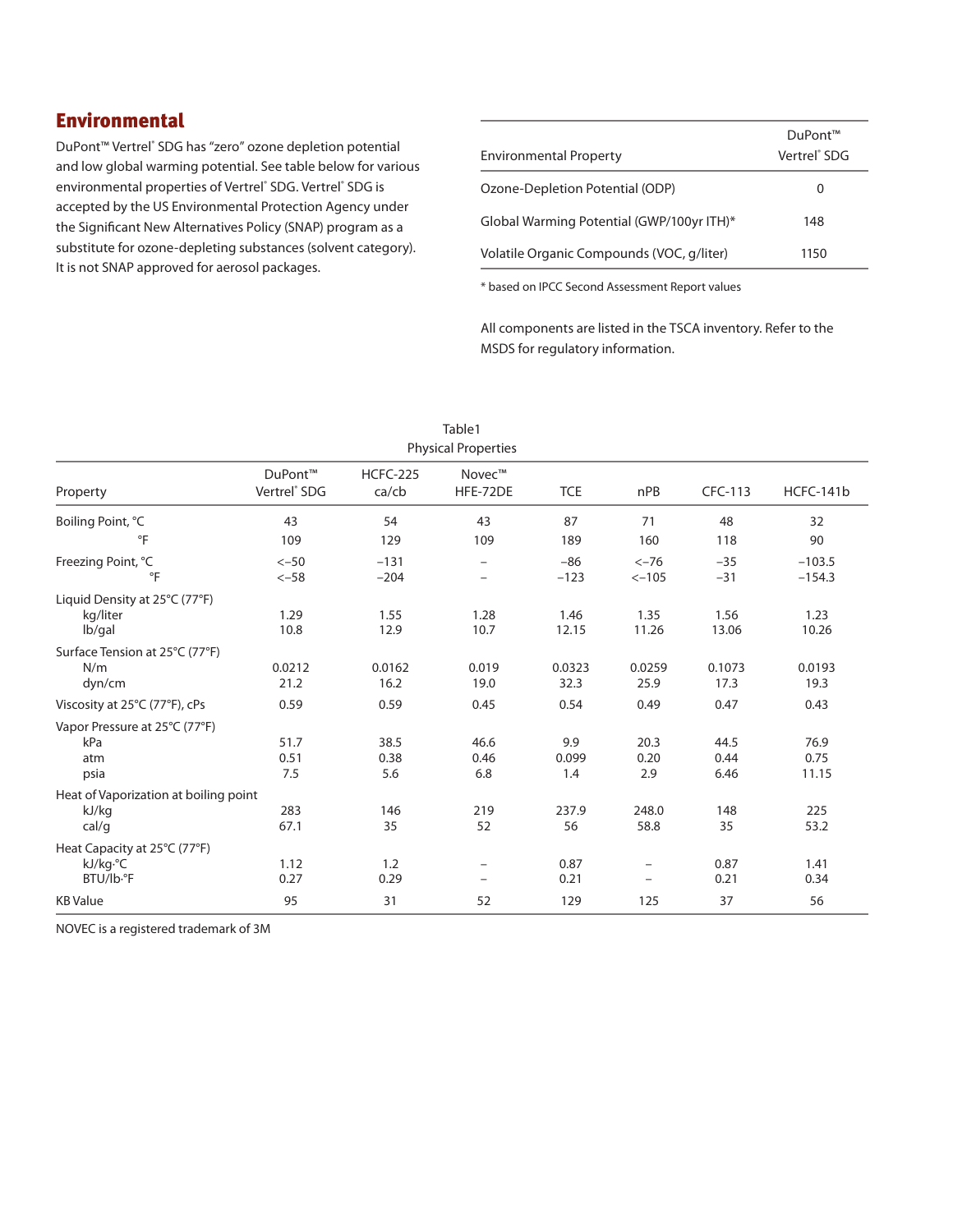## Safety/Flammability/Storage

Data from acute toxicity studies has demonstrated that Vertrel® SDG has low toxicity. It has a calculated AEL (Acceptable Exposure Limit) of 193 ppm based on its individual components. AEL is an airborne inhalation exposure limit established by Dupont that specifies time-weighted average concentrations to which nearly all workers may be repeatedly exposed without adverse effects. The calculated AEL is in accordance with ACGIH formulas for TLVs for mixtures. Vertrel® SDG is a slight skin and eye irritant and has low acute inhalation toxicity.

Please refer to the MSDS for information on detailed exposure limits and toxicity-related data.

DuPont<sup>™</sup> Vertrel<sup>®</sup> SDG exhibits no closed cup or open cup flash point and is not classified as a flammable liquid by NFPA or DOT. The product is volatile, and if allowed to evaporate and mix with air, the vapor may become flammable. Flash point data and vapor flammability limits in air are shown in the table below.

Addition of alcohols such as methanol, ethanol or isopropanol to Vertrel<sup>®</sup> SDG will increase the flammability of Vertrel<sup>®</sup> SDG. Therefore, it is recommended that alcohol should not be mixed with Vertrel® SDG.

| Table 2<br>Flammable Properties                                                 |                   |                                             |  |  |  |
|---------------------------------------------------------------------------------|-------------------|---------------------------------------------|--|--|--|
|                                                                                 | Test<br>Method    | DuPont™<br>Vertrel <sup>®</sup> SDG         |  |  |  |
| Closed Cup Flash Point                                                          | ASTM D93          | None                                        |  |  |  |
| Open Cup Flash Point                                                            | <b>ASTM D1310</b> | None                                        |  |  |  |
| Vapor Flammability in Air<br>Lower Explosivity Limit<br>Upper Explosivity Limit | ASTM E681         | 7 vol <sup>%</sup> in air<br>14 vol% in air |  |  |  |

DuPont™ Vertrel<sup>®</sup> SDG is thermally stable and does not oxidize or degrade during storage. Store in a clean, dry area. Protect from freezing temperatures. If solvent is stored below –10 °C (14 °F), mix prior to use. Do not allow stored product to exceed 52 °C (125 °F) to prevent leakage or potential rupture of container from pressure and expansion.

### Disposal and Recovery of Spent Solvent

Please read MSDS and discuss disposal options with a knowledgeable DuPont or distributor representative prior to disposal or recovery. The presence of high concentrations of certain soils (such as petroleum-based lubricating oils) may affect the flammability characteristics of the material during disposal and/or recovery operations. Users should test for flammability in their particular application and test the spent Vertrel® SDG to ensure proper classification for waste disposal.

#### Material Compatibility

Vertrel<sup>®</sup> SDG is compatible with metals. Plastics that may show signs of softening, swelling or other changes include acrylics, ABS and polycarbonate. Elastomers, if affected, will generally revert to within a few percent of original size after air-drying. Prior-to-use, testing of plastics and elastomers should be performed under conditions expected during normal operation (e.g., time in contact with Vertrel<sup>®</sup> SDG, temperature, etc.). For more information on material compatibility, contact DuPont or a Vertrel<sup>e</sup> distributor.

Contact with highly basic materials, pH 10 and above, is not recommended.

## Product Description, Packaging, and Availability

#### DuPont<sup>™</sup> Vertrel<sup>®</sup> SDG Composition (Typical)

| Hydrofluorocarbon mixture  | $17 - 20$ wt%                               |
|----------------------------|---------------------------------------------|
| 1,2-trans-Dichloroethylene | $80 - 83$ wt%                               |
| Water                      | $<$ 200 ppm                                 |
| Non-volatile residue       | $<$ 10 ppm (drums) or<br>$< 50$ ppm (pails) |
| Appearance                 | Clear, colorless                            |

DuPont<sup>™</sup> Vertrel<sup>®</sup> SDG is available commercially in 55-gal (208-l) drums with a net weight of 500 lb (227 kg) and in 5-gal (19-l) pails with a net weight of 45 lb (20 kg).